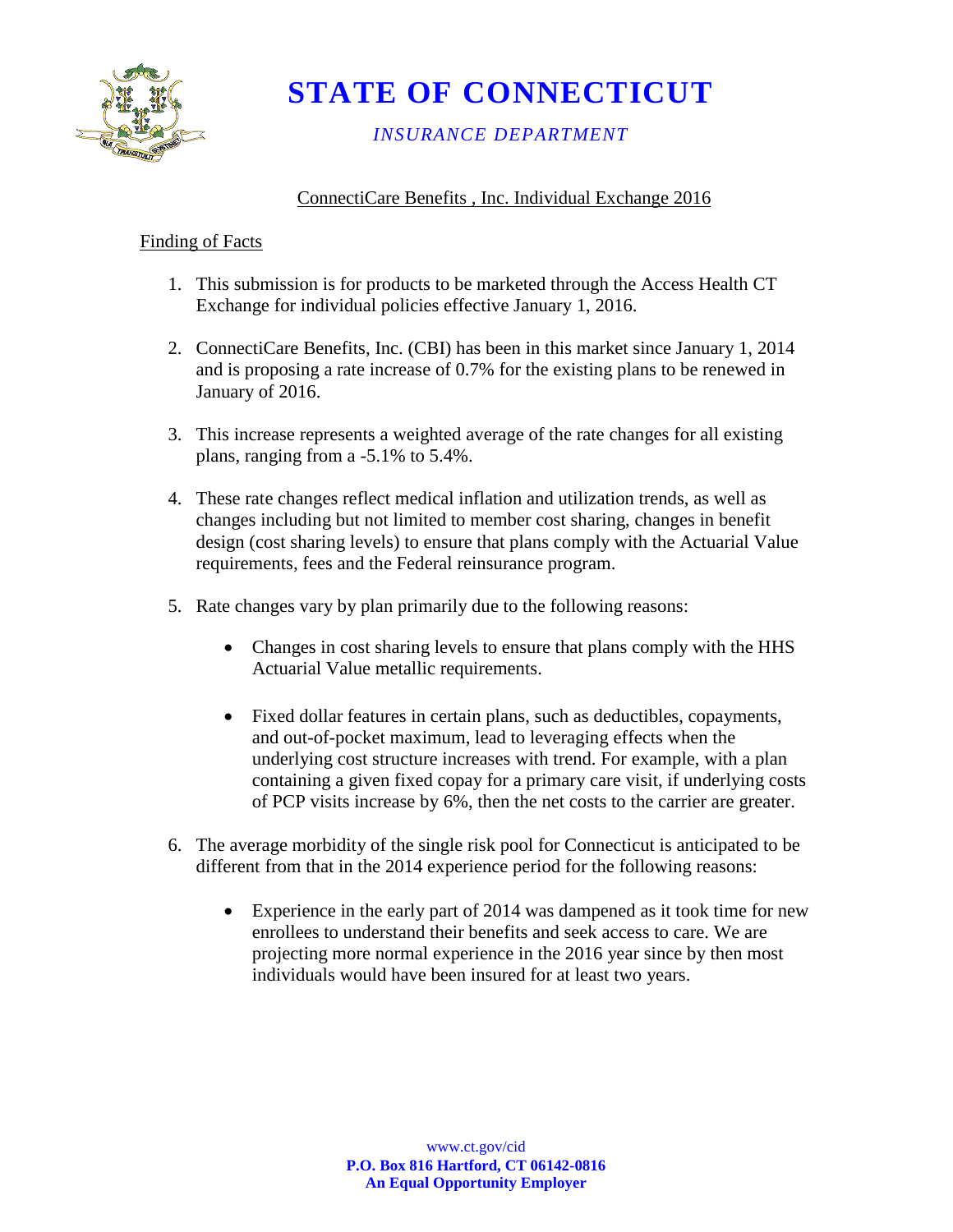- A portion of the population newly enrolled in 2014 was previously uninsurable due to medical conditions. With the movement to a guaranteed issue market in 2014, these individuals joined the risk pool and had higher levels of utilization as they sought care for their conditions. This was a one-time impact which is not expected to continue into the projection period, as these individuals have now been engaged in care delivery.
- The population purchasing in the individual market is younger in 2015 than in 2014. We are projecting a slightly younger population in 2016 than in the experience period, and the anticipated morbidity level has been adjusted for the projected population.
- 7. These effects are expected to impact the risk pool in different directions. Overall, the average morbidity of the single risk pool for Connecticut is anticipated to be favorable to that in the experience period as the individuals enrolled in the insurance pool stabilize.
- 8. Claims costs are expected to increase for anticipated medical/prescription drug inflation and increased medical/prescription drug utilization.
- 9. There are no changes in benefits covered.
- 10. Certain plans in the individual Exchange offering have some benefit adjustments in order to meet the metal level based on the Actuarial Value Calculation, 2016 version. The benefit adjustments include changes in deductible or maximum outof-pocket amounts, member cost shares, etc.
- 11. Changes in administrative expenses on per member per month basis are based on the projected expense levels, included in the premium build-up accordingly.
- 12. There are no material changes in provider networks and contracts. The anticipated changes are reflected in the unit cost trend assumptions.
- 13. Federal transitional reinsurance program contributions and benefit limits have changed from last year. Specifically, the reinsurance contribution has changed from an estimated \$44 PMPY to \$27 PMPY. Further, the claims threshold upon which reinsurance recoveries are triggered has increased from the assumed \$45,000 to \$90,000; and the reinsurance cost share percentage paid by the program decreased from 70% to 50%. The combined effect of an increase threshold and a decreased program cost share results in a material decrease in transitional reinsurance recoveries. Therefore, there is a corresponding increase in the individual premium rates. Changes in the benefit levels of the reinsurance recoveries will only impact the individual market, while the changes in the reinsurance contribution levels will impact both the individual and small group markets.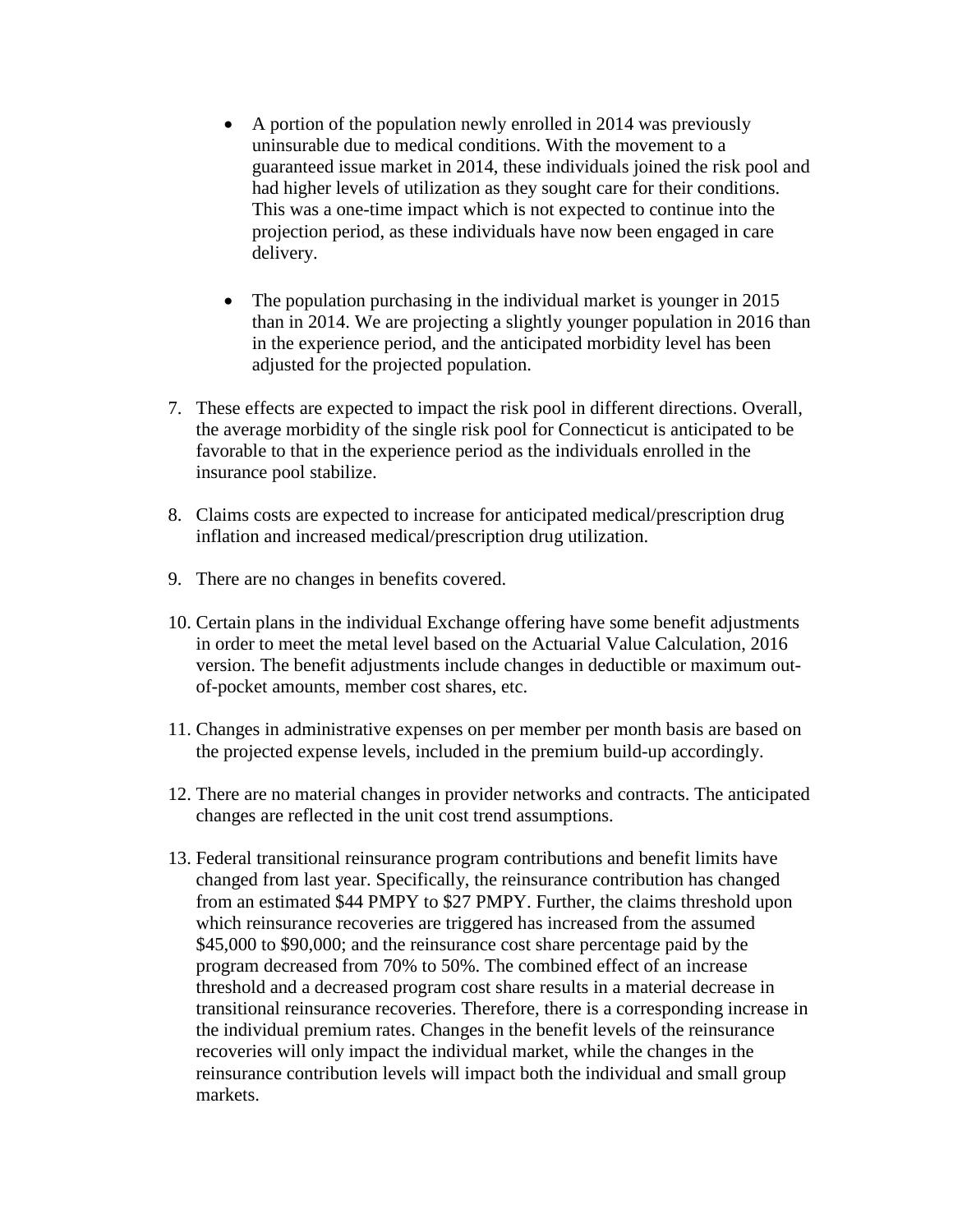- 14. Source and Appropriateness of Experience Data Used: The source data used in the projected claims is based on the experience from CBI, which has been providing coverage to individuals on the Exchange in Connecticut. No rebate is expected for the premium of the experience period.
- 15. Baseline experience data from calendar year 2014 was projected to 2016, reflecting expected utilization and unit cost trends associated with the individual Exchange membership. These unit cost trends include the impact of negotiated provider discounts. When new Exchange members, most of whom were uninsured by private health coverage carriers previously, join the book of business, their costs of care increase as the months go by even after seasonality adjustments. For it takes time to adapt to their new health care systems, it is expected that this pattern of gradual increases would continue into 2016 as more new members join in after the experience period. As a result of this analysis, the morbidity of the individual Exchange market in 2016 is expected to be 1.5% greater than the morbidity of the experience period.
- 16. CBI has sufficient membership in 2014 and its claims experience is considered to be fully credible.
- 17. The rate level developed reflects an assumption that the morbidity level and demographic composition of CBI's population will be consistent with the morbidity level and demographic composition of the overall individual market. Therefore, the anticipated risk adjustment payments are expected to be minimal, and were not factored into the rate development. A negative \$0.15 PMPM is included to represent the cost of the program administration.
- 18. Reinsurance recoveries in the Individual market, which are projected at 50% of an individual's annual incurred claims between \$90,000 and \$250,000, per the final 2016 Notice of Benefit and Plan Parameters, were valued per the continuance tables from Milliman's Health Cost Guidelines as well as the continuance tables developed internally. Projected recoveries were reduced by the cost of the Reinsurance Program, which has been established for 2016 at \$2.25 PMPM or \$27 PMPY.
- 19. The anticipated loss ratio for Federal MLR Rebate purposes is 85.2%.
- 20. The Index Rate for the Projection Period is equal to the Total Allowed Claims PMPM developed in Worksheet 1 Section II, reduced by 1.15%\* to adjust total allowed costs to allowed costs related to EHB. The Index Rate represents projected Allowed Claims in 2016. It reflects anticipated claim levels in 2016 with respect to trend, benefit and demographic differences for the single risk pool. Covered benefits related to routine adult vision care and elective abortion services are in excess of EHB, which are included in Allowed Claims but excluded from the Index Rate.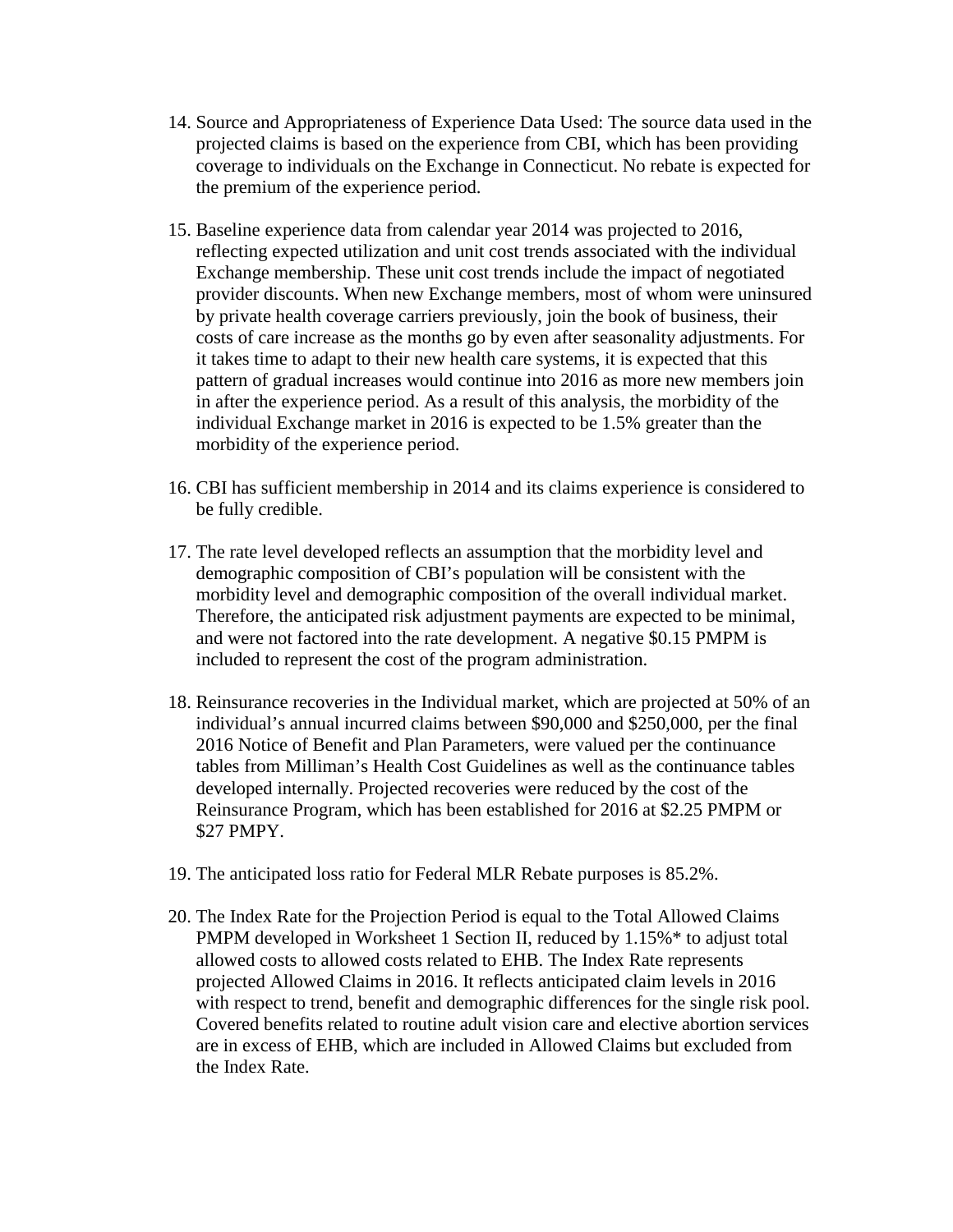- 21. Plan level rates are developed from the Index Rate using the following modifiers allowed per 45 CFR 156.80(d)(2):
	- The actuarial value and cost-sharing design of the plan
	- The plan's provider network, delivery system characteristics and utilization management practices
	- Administrative costs
- 22. Two factors are used in the calibration of the rate to be applied uniformly to all plans: age curve calibration and geographic factors. CBI membership age distribution and rating area distribution are used to derive these factors, along with the federal age factors and the geographic rating area factors.
- 23. Plan factors were developed using a standard plan relativity calculator developed by ConnectiCare. The calculator reflects differences in costs and utilization under various plan designs.
- 24. Two 2015 plans will be terminated in 2016, and their HIOS plan ID's are 76962CT0010018 and 76962CT0010009.
- 25. The 2016 ACA fees are as follows:
	- Patient Centered Outcomes Research Fee: This charge of \$2 per covered life applies to policies issued or renewed between 10/1/2012 and 9/30/13, and then is expected to be subject to adjustment for projected increases in National Health Expenditures per year for the years 2014-2019. ConnectiCare has included \$0.17 pmpm to cover this cost.
	- Transitional Reinsurance Program: Recent guidance has put the cost of this program at \$27 per capita for 2016 and has been converted to a \$2.25 pmpm cost.
	- Health Insurer Fee: ConnectiCare has included a pmpm cost of \$13.47 to cover this fee. Calculations were done at the parent company level to estimate this fee which is not tax deductible. The tax effect is included in this pmpm.
	- Risk Adjustment Program: ConnectiCare has included \$0.15 pmpm to cover this cost, as finalized in the 2015 Notice of Benefit and Payment Parameters.
- 26. Below is CY 2014 claims experience from ConnectiCare Benefits, Inc. which ties to the pricing build-up for this rate filing:

2014 Earned Premium = \$148,484,017 2014 Incurred Claims = \$128,764,003  $2014$  LR = 86.72%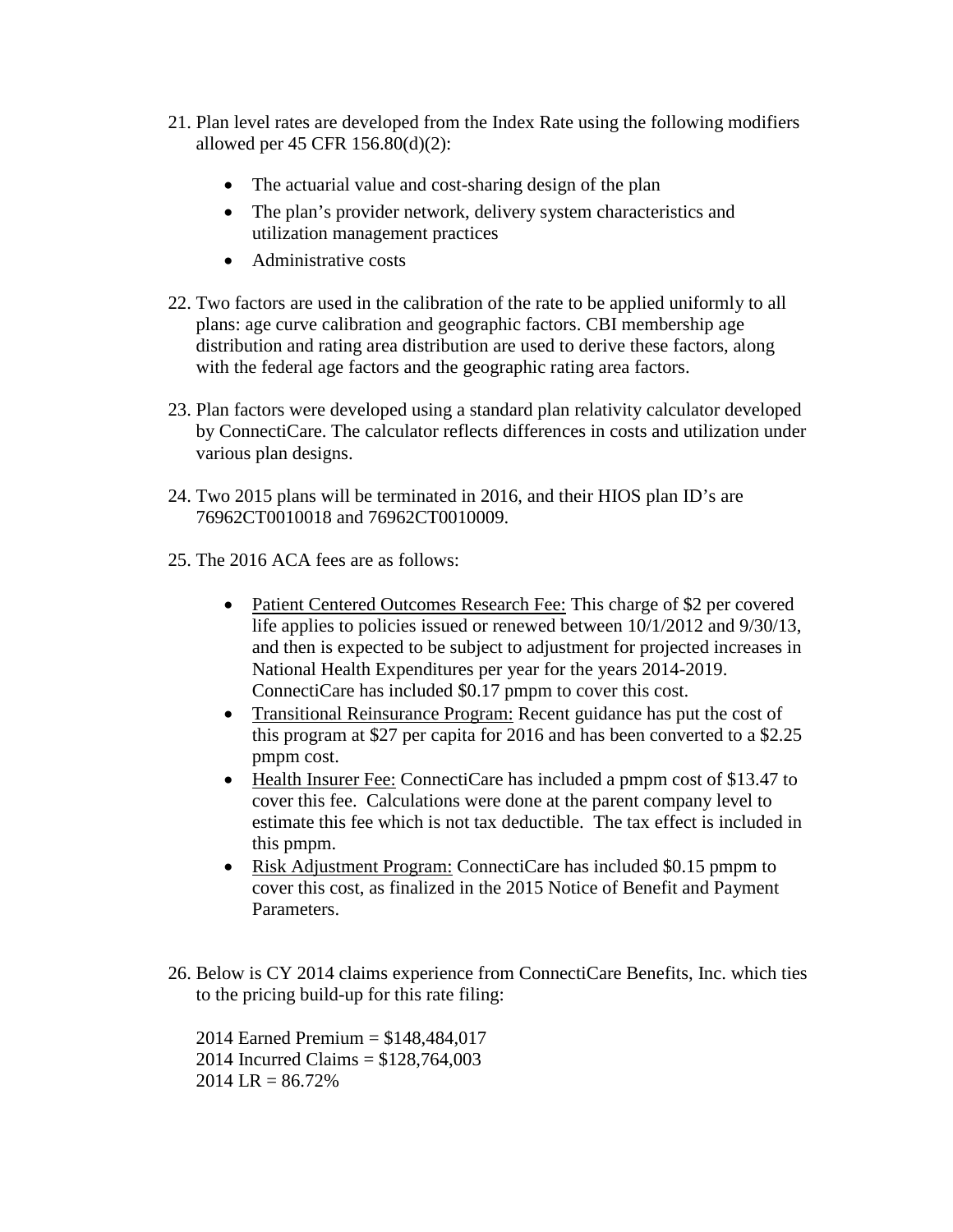Based on 302,547 member months for calendar year 2014

# 27. Unit Cost (\$)

| Service                                    | 2014  |
|--------------------------------------------|-------|
| Inpatient                                  | 3,792 |
| Outpatient                                 | 664   |
| Professional                               | 86    |
| <b>Subtotal Medical</b>                    | 212   |
| <b>Contract Contract Contract Contract</b> |       |

| Retail Rx |     |
|-----------|-----|
| Total     | 164 |

# 28. Utilization/1,000

| Service                 | 2014     |
|-------------------------|----------|
| Inpatient               | 366.9    |
| Outpatient              | 2,725.5  |
| Professional            | 20,115.2 |
| <b>Subtotal Medical</b> | 23,207.6 |
|                         |          |
| Retail Rx               | 11,943.0 |

# Total 35,150.6

# 29. Allowed PMPM (\$)

| Service                 | 2014   |
|-------------------------|--------|
| Inpatient               | 115.92 |
| Outpatient              | 150.72 |
| Professional            | 144.08 |
| <b>Subtotal Medical</b> | 410.72 |
|                         |        |
| Retail Rx               | 70.48  |
| Total                   | 481.20 |
|                         |        |

# 30. Net PMPM (\$)

| Service          | 2014   |
|------------------|--------|
| Inpatient        | 105.73 |
| Outpatient       | 132.35 |
| Professional     | 120.20 |
| Subtotal Medical | 358.28 |
|                  |        |
| Retail Rx        | 59.19  |
| Total            | 417.47 |
|                  |        |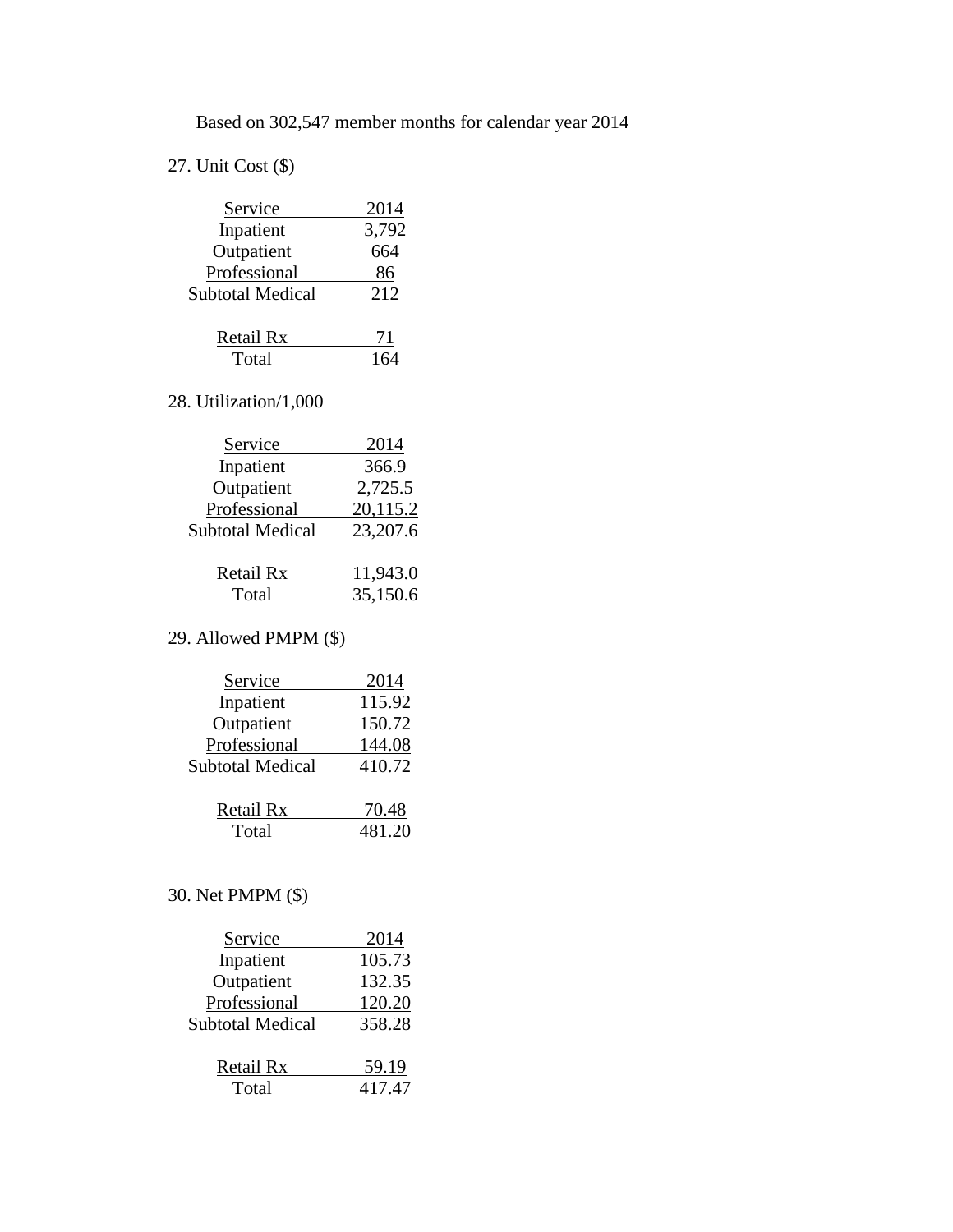31. Annual trend assumed from experience period to rating period is 8.52%.

| Category   | Utilization | Unit Cost | Leveraging | Pricing Trend |
|------------|-------------|-----------|------------|---------------|
| Inpatient  | 1.50%       | 4.80%     | 0.50%      | 6.90%         |
| Outpatient | 4.00%       | 3.80%     | 1.50%      | 9.50%         |
| Physician  | 4.90%       | 1.20%     | 0.70%      | 7.00%         |
| Pharmacy   | 1.00%       | 8.70%     | 2.20%      | 12.20%        |
| Total      | 3.30%       | 4.00%     | 1.10%      | 8.52%         |

- 32. Retention charge used in rate filing is 21.09%. This is comprised of 10.24% for administrative expenses, 7.24% for taxes and fees and 3.11% for AFIT margin.
- 33. The expected medical loss ratio for this filing is 78.91%. For federal rebate purposes, the credibility adjusted federal MLR is 81.38%.
- 34. The capital and surplus, as of December 31, 2014 is \$29,656,280.
- 35. The Department received 59 public comments, they are summarized below:
	- Wakely Consulting Group Comments regarding ConnectiCare Benefits, Inc. Individual Market Rate Filing June 5, 2015

#### Background

Access Health CT (AHCT) retained Wakely Consulting Group, Inc. (Wakely) to perform an independent review of the initial 2016 rate filings for carriers expected to participate on the Exchange in 2016. The following comments are being submitted by Wakely on behalf of AHCT.

The comments below reflect Wakely's review of the initial rate filings and may not apply to subsequent re-filings of rates. In order to meet the timeline for public comments, Wakely did not have sufficient time to contact each carrier to discuss comments and questions regarding the filings. Wakely's assessment of the filing could change if additional clarifications are provided by the carrier. It is also important to note that two qualified actuaries following applicable Actuarial Standards of Practice, each using reasonable methods and assumptions, can reach different but reasonable results.

Summary of Proposed Rate Changes

The overall proposed rate increase is 2.0% with plan-specific rate changes varying from -3.8% to 6.8%.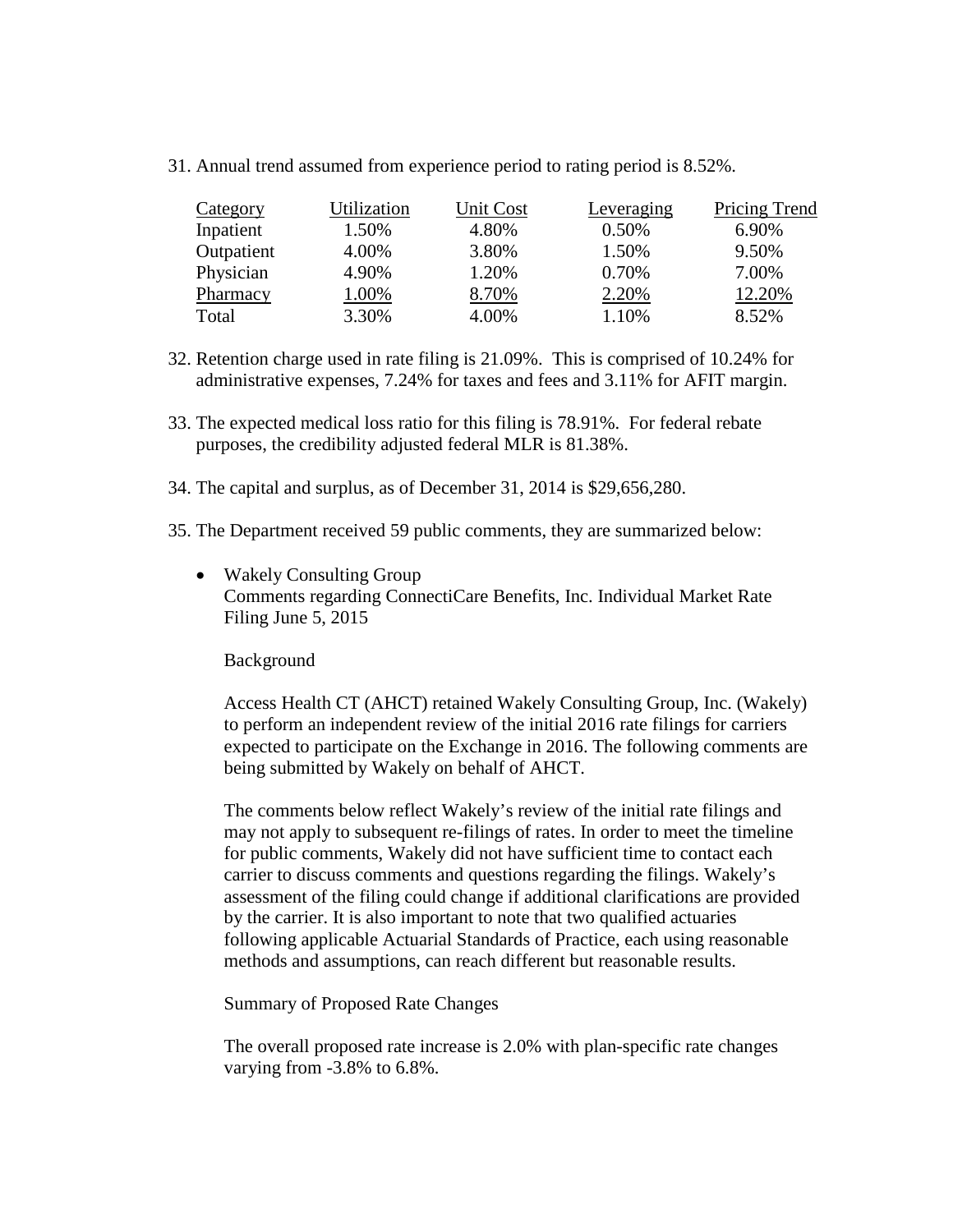Overall Assessment of the Filing

Based on our review of the filing, we believe that the filing lacks adequate detail for us to be able to follow all of the carrier's calculations. Virtually no support was provided for any of the assumptions making it difficult to assess reasonability with regards to the carrier's circumstances. We assessed reasonability based on whether the assumptions were within industry norms.

Assessment of Key Components of the Rate Filing

The following are comments and observations resulting from Wakely's review of the ConnectiCare Benefits, Inc. (CBI) individual filing of 2016 exchange rates.

#### Base period / credibility

o The single risk pool was defined correctly.

o Exhibit 1 – Pricing Build-Up shows a "Total Medical/Rx - Net PMPM". It is unclear whether this is on an allowed or paid basis and whether it includes incurred but not reported (IBNR). We believe it is an allowed PMPM because it closely matches the allowed per member per month (PMPM) on the Unified Rate Review Template (URRT) but we recommend that the carrier clarify and note whether IBNR is included. The carrier should also provide an estimate of the IBNR used and the methodology used to develop the IBNR.

o The carrier should explain why HC-81-15 Exhibit 1's member months and paid PMPM does not match the URRT Worksheet 1.

o The carrier did not document any credibility considerations but did note that the experience had 302,000 member months which is likely fully credible by most credibility standards.

#### Adjustments to experience

o Exhibit 1 – Pricing Build-up includes a non-fee for service (FFS) component. This number is inconsistent with the capitation PMPM provided in the URRT. The carrier should explain what the non-FFS component in Exhibit 1 is, how it was developed, and how it relates to the capitation in the URRT.

o Based on the rate build up, it was unclear if and how the carrier followed the HHS instructions for rate development, which includes development of index rates, market-adjusted index rates, plan adjusted index rates, and then consumer adjusted index rates. The instructions are specific about what adjustment can and cannot be included in each of these index rates.

#### Trend

o The 2-year trend of 17.8% (8.5% annually) is within industry norms. However, the trend rate more than doubled when compared to the 2015 filing. The carrier should provide support for the trends used and the source data used to develop the trends.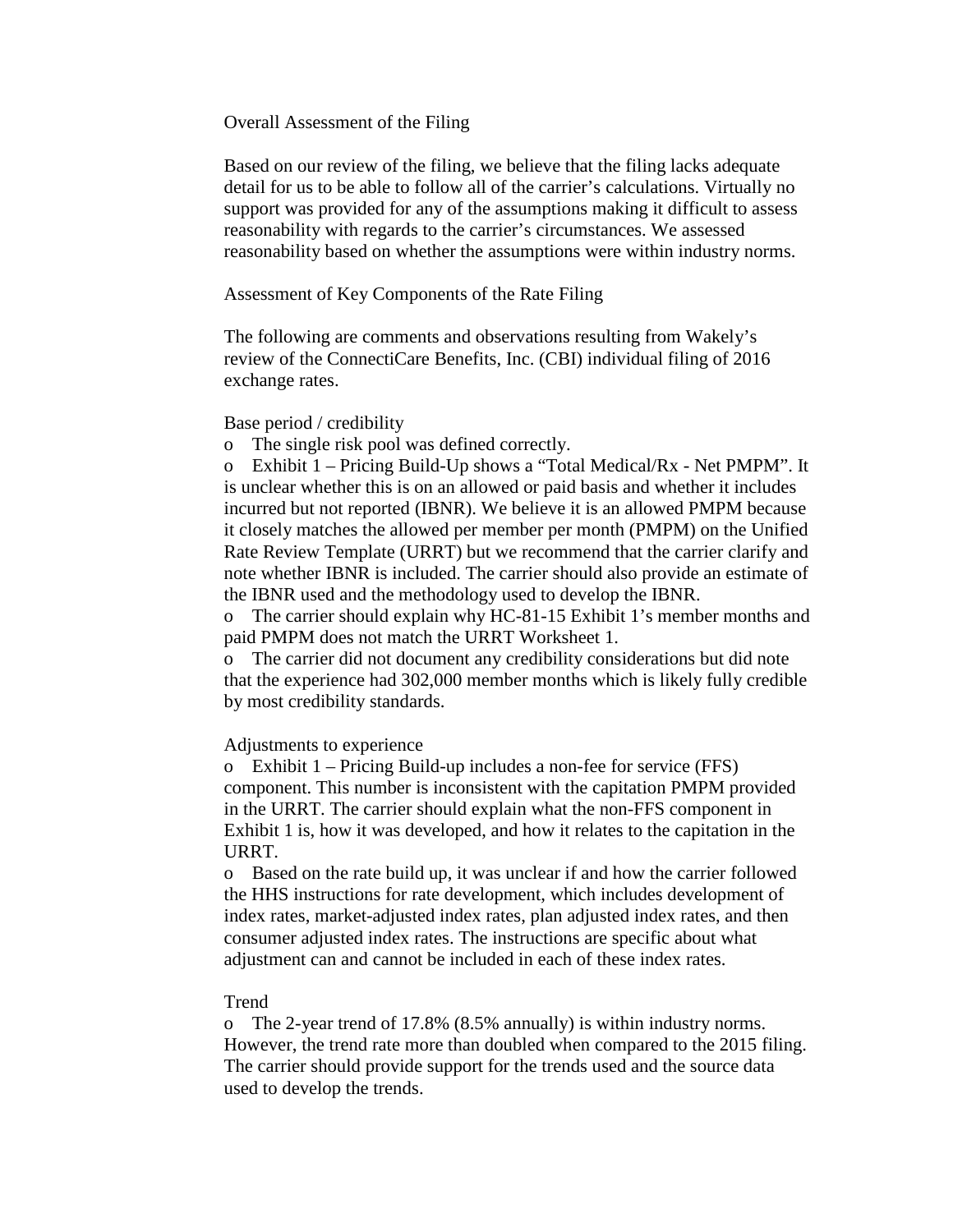#### Morbidity / Risk Adjustment

o Section VI of the memorandum explains that the morbidity of the carrier's individual exchange market in 2016 is expected to be 1.5% greater than the morbidity of the experience period membership. We recommend that the carrier provide additional support for this assumption. It appears that the carrier is assuming that members who wait to purchase insurance by up to 2 years are sicker than those who purchased coverage earlier which seems counterintuitive. We think it is counterintuitive because those who wait to purchase until 2016 insurance presumably did not need it as badly as those who signed up in 2014.

o The carrier estimates that it will pay 1.6% of the allowed claims in risk adjustment payments in 2014 (based on the URRT). The carrier should explain how this information was used in the development of 2016 rates. o Section IX of the memorandum states that the carrier's morbidity is expected to be the same as market average. In section VI it is explained that the carrier's morbidity will increase by 1.5% from 2014 to 2016. We recommend that the carrier confirm that the carrier is then assuming that the market average morbidity will also increase by 1.5% from 2014 to 2016 and comment on the reasonability of this assumption.

#### Reinsurance

o The federal transitional reinsurance assumption for the individual market was estimated assuming that CBI will recover 50% of incurred claims between \$90,000 and \$250,000 per member.

o Section IX of the memo notes that the reinsurance estimate was developed using the Milliman Health Cost Guidelines as well as the continuance tables developed internally. The carrier should provide what data source was used in the development of the internal continuance tables and if its own 2014 individual market experience was used.

o The reinsurance recoveries of \$39.33 (7.9% of the allowed claim PMPM of \$499.02, shown on Exhibit 1) is not unreasonable relative to what we have experienced in other nationwide 2016 rate filings. However, it is unreasonable when compared to the carrier's own 2014 reinsurance recoveries noted in the URRT of \$10,407,616.80, which is only 7% of the allowed claims (\$148,321,066). Since the reinsurance protections decline significantly from 2014 to 2016, the reinsurance recoveries should also decline. It is possible that this discrepancy is an artifact of how the allowed claims are being stated in Exhibit 1 compared to the URRT. If so, the carrier should explain how the allowed PMPM of \$558 (\$148,321,066/492,000 member months) in section IV of the URRT reconciles to the allowed PMPMs shown in Exhibit 1 Rate Build-Up.

#### Risk Adjustment / Reinsurance Fees

o From Exhibit 1, it is unclear whether the risk adjustment fees and reinsurance fees were applied as market level adjustments. The exhibit gives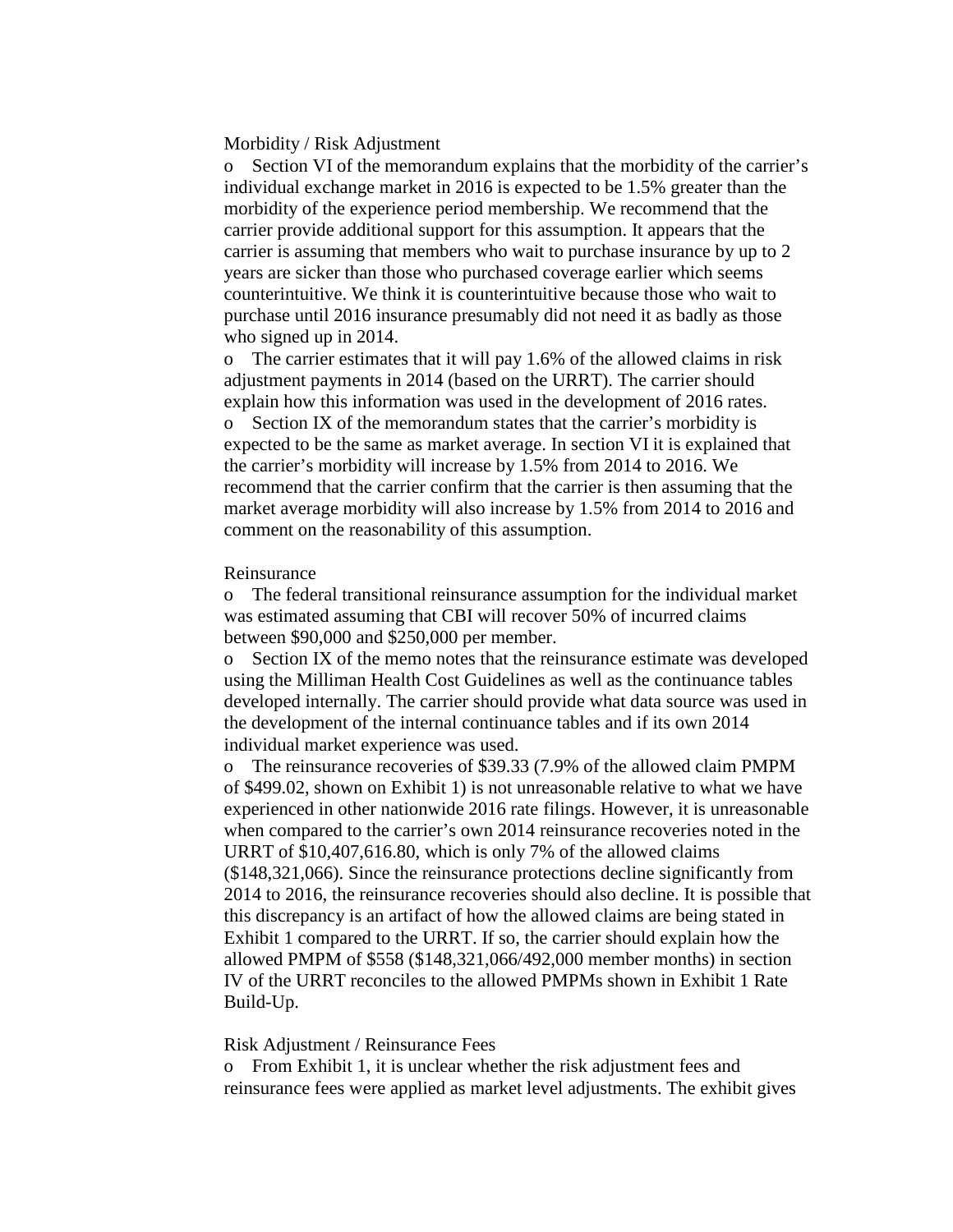the appearance that these were plan level adjustments. We recommend that the carrier confirm that the fees were market level adjustments and not plan level adjustments.

#### Administration

o The administrative costs shown on Exhibit 1 increased significantly in 2016 relative to 2015. The carrier should provide support for why they increased. The carrier should also support the non-benefit expenses provided on Exhibit 3.

o Commissions in 2016 shown on Exhibit 1 are the same on a PMPM basis as what was assumed in 2015. Since commissions are typically calculated as a percent of premiums and the premiums increased, the carrier should confirm that the PMPM commissions are accurate.

# Profit Margin

o After Federal Income Tax (AFIT) margin % shown on Exhibit 1 increased in 2016 relative to 2015. We recommend that the carrier explain this increase. Additionally, the AFIT margin referenced in the memo does not match what is shown on Exhibit 1.

o The projected MLR was above 80%, the minimum federal loss ratio standard.

## Taxes and Fees

o FIT % shown on Exhibit 1 increased in 2016 relative to 2015 and is now identical to the premium tax %. We recommend that the carrier explain this increase and confirm that the percentage noted on the exhibit are accurate.

- o The PCORI, reinsurance, and risk adjustment fees used are accurate.
- o Exchange fees are 1.35% of premiums.

# Plan Factors

o Exhibit 1 shows a benefit, area, and demographic normalization. The carrier should explain what these factors are, how they were developed, and apply them at the appropriate step in the rate development consistent with the federal instructions.

o An explanation is needed for how the 'adjust to federal demographic curve' factor shown on Exhibit 1 was developed.

o The actuarial memo mentions that utilization differences under various plan designs were included in the plan factors. It is unclear whether the carrier used the federal induced demand factors or their own internal factors. It is also unclear whether these factors were normalized to appropriately account for differences in induced demand between the experience and the projection periods as required by the CMS instructions.

o There are variations in rate changes from 2015 to 2016 within a particular metal level. The carrier should provide the impact of plan design changes and provide an explanation to justify changes above and beyond those explained by design changes.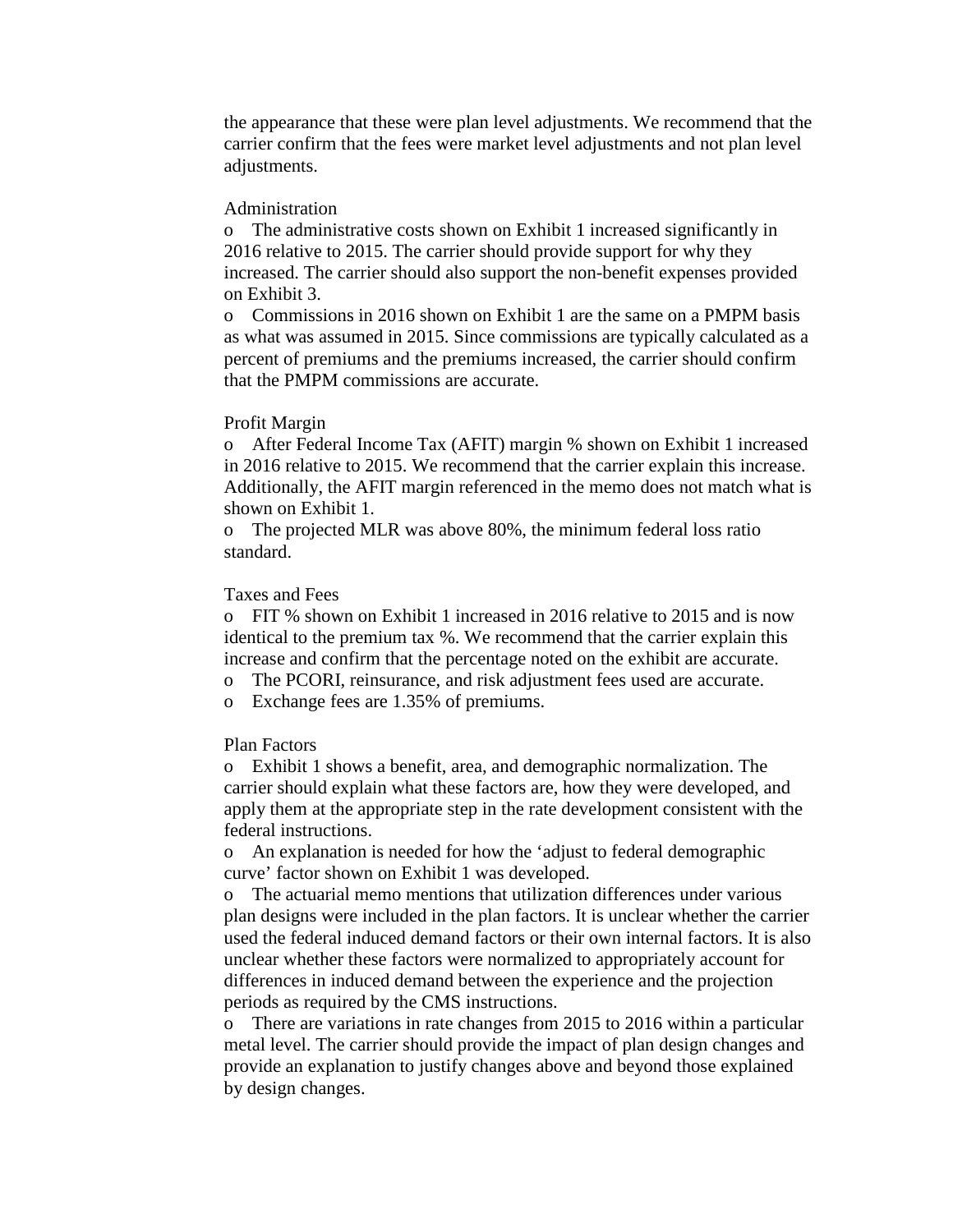o The carrier should provide support for the catastrophic adjustment.

o The carrier noted that the plan level adjustments do not include morbidity differences, consistent with federal requirements.

## Geographic Factors

o The carrier should confirm that the area factors do not include morbidity. The actuary is required to certify this. The carrier did not change the 2016 area factors relative to 2015 area factors.

Tobacco Factors

o No adjustments were made for tobacco.

# Other Observations

o The memorandum does not explain what is included in the 'Other' projection factor of the URRT Worksheet 1 as required by the federal instructions.

o The memorandum does not explain what methodology was used to develop the cost sharing reduction subsidy estimates included in Worksheet 2 of the URRT. The explanation is required by the CMS instructions.

o The federal age factors used were accurate.

o The carrier provided two rate increases. The base rate increased by 6.8% and the average premiums increased by 2.0%. The carrier should explain why the two are different.

# Conclusion

Without the additional documentation described above, we are unable to opine on the reasonability of the proposed rate changes. Should additional documentation be provided, we would be happy to provide further comments given the opportunity.

All comments may not apply to subsequent re-filings of the rates. Wakely appreciates the opportunity to provide public comment to CID regarding the rate filings.

- I am hoping the rates will not increase, as I am struggling to pay the amount I pay now. I just got onto the Connecticare Plan this year, and I very much urge you to please not increase my rate.Thank you so much and hope you will consider not raising the rates.
- Thank you for the opportunity to offer a comment on this rate filing by Connecticare.Given the rate my wife and I pay to insure ourselves increased 250%, yes 250%, with the implementation of Obamacare we stand absolutely against another 10% increase in our health coverage. This would increase our annual payment for healthcare by more than \$1000 in 2016, which is absolutely absurd for two healthy people who don't smoke, don't drink,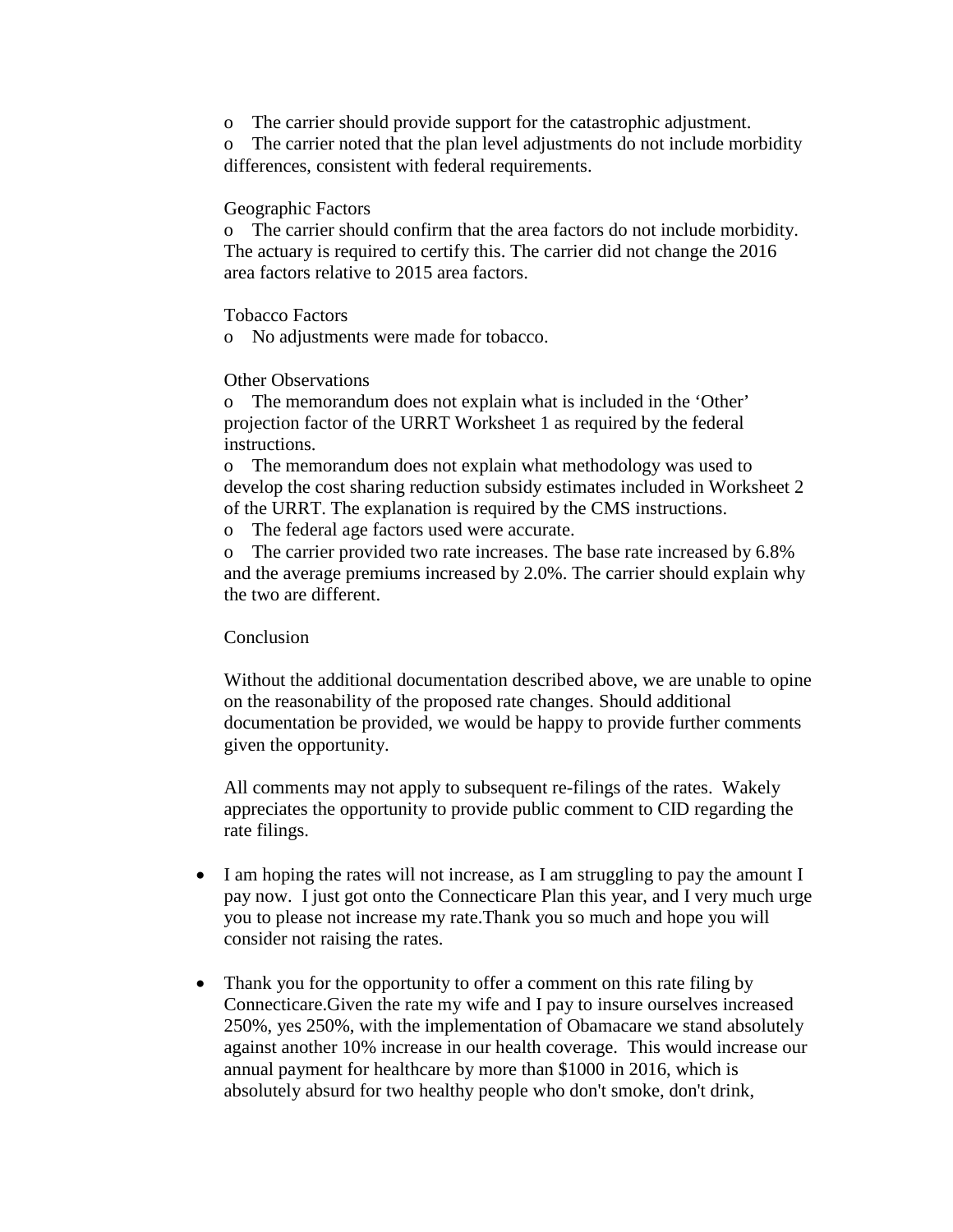exercise daily and work hard to make sure we DON'T use healthcare services. The only time we have seen the doctor in the past 10 years is for annual checkups. Yet we pay almost \$11,000 a year in health insurance premiums. Is this fair? The health system in this country is a travesty and is nothing more than a tax to redistribute income.If the commission deems it necessary to increase the rates yet again, I ask that a list of those for whom my wife and I are paying insurance costs be sent to me so I can claim them as dependents on my income taxes.

• Many other public comments requested that the Department disapprove the rate increase request.

# Department Summary

Since this filing reflects rates for the newly developed CT insurance exchange and incorporates all the new rating requirements of PPACA effective 1/1/2014, the Department used criteria spelled out in the latest HHS rate regulations as a template for review along with previously issued CT Insurance Department Bulletins that discuss the requirements for rate filings.

The Department reviewed the 8.52% annual trend assumption used in the rate filing and believes that based upon the experience data submitted this assumption is excessive and should be reduced to 8.0%.

The Department reviewed the June 30, 2015 CCIIO Reinsurance and Risk Adjustment report for Connecticut. Based on this report CBI, Inc. paid out \$6,289,036.98 in risk adjustment payments for the individual market. The Department believes the net risk adjustment of -0.15, representing the cost of the program, is appropriate for 2016.

Based upon the federal MLR for this filing of 81.38% the Department believes that the proposed pricing supports the federally required 80% loss ratio for small group business.

The Department reviewed the 1.5% morbidity load assumed in the rate filing. This load reflects that the anticipated morbidity of the Exchange population is worse than that of the single risk pool. The Department does not believe that this is an appropriate adjustment as the experience of CBI, from 2014, is used in the rate development for 2016 and already incorporates any morbidity differences between on and off exchange inherent in the experience. For these reasons, the Department is removing the 1.5% morbidity load.

In the 2015 pricing the Connecticut Insurance Department required that all individual carriers in the non-grandfathered market in Connecticut use a \$45,000 attachment point (per HHS guidance), a \$250,000 reinsurance cap, and a 70 percent coinsurance rate. The coinsurance rate assumption was based upon the following: